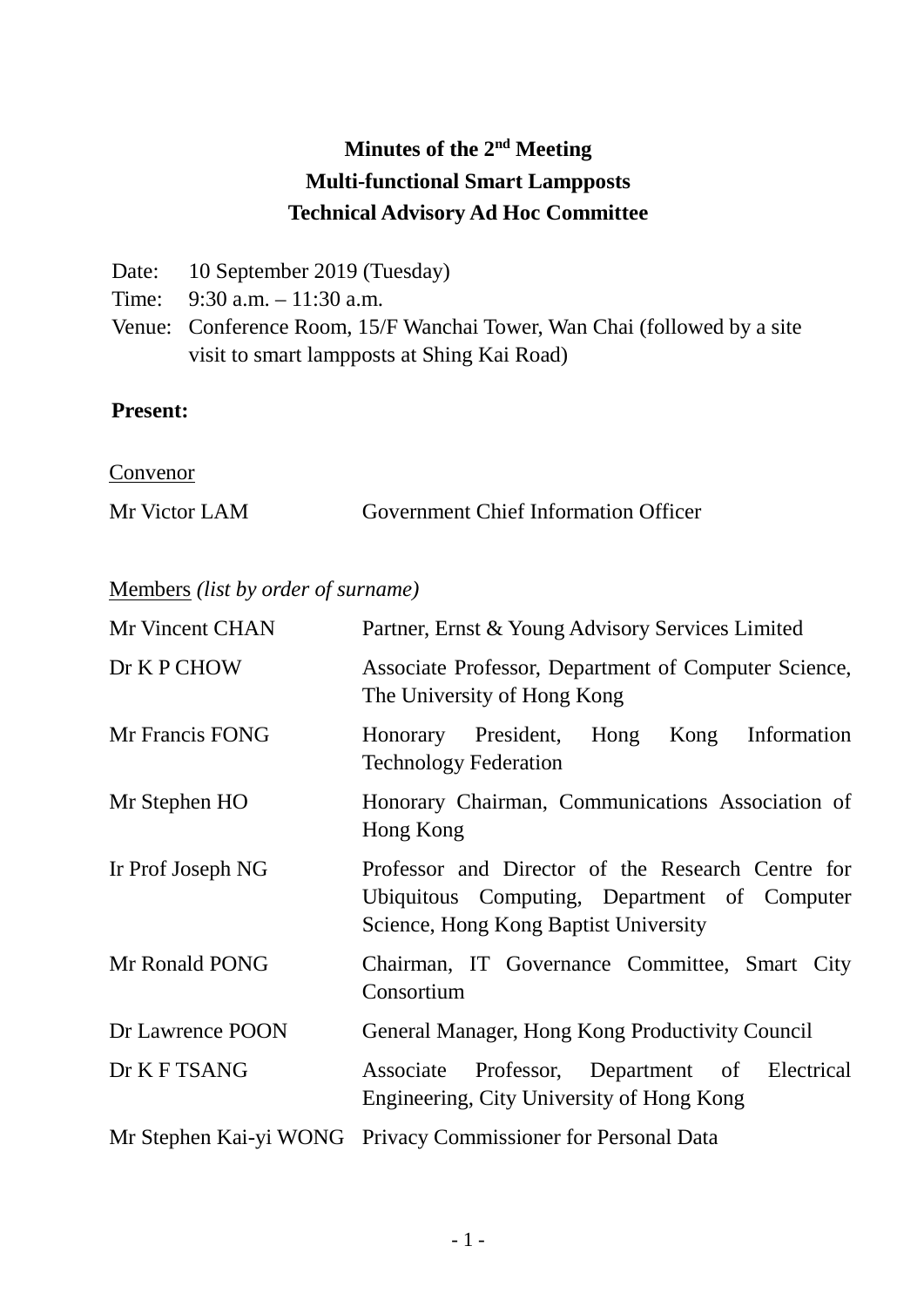| Mr Wilson WONG | Chief Executive Officer, Hong Kong Internet |  |  |
|----------------|---------------------------------------------|--|--|
|                | <b>Registration Corporation Limited</b>     |  |  |

| <b>OGCIO</b> Representatives |                                                                                                             |  |  |
|------------------------------|-------------------------------------------------------------------------------------------------------------|--|--|
| Mr Tony WONG                 | Assistant Government Chief Information Officer<br>(Industry Development) [AGCIO(ID)]                        |  |  |
| Mr Jason PUN                 | <b>Assistant Government Chief Information Officer (Cyber</b><br>Security and Digital Identity) [AGCIO(CSD)] |  |  |

Attendance from Departments for Agenda Items 3 - 5

| Lands Department:            |                                                                                                                                                                        |  |  |
|------------------------------|------------------------------------------------------------------------------------------------------------------------------------------------------------------------|--|--|
| Mr James WONG                | Senior Land Surveyor / Geodetic                                                                                                                                        |  |  |
| Mr Stephen WAI               | Assistant Director, Principal Business & Project<br>Development, Logistics and Supply Chain MultiTech<br>R&D Centre Limited (Technical Advisor to Lands<br>Department) |  |  |
| <b>Transport Department:</b> |                                                                                                                                                                        |  |  |
| Mr CS LEE                    | Chief Engineer/Traffic Survey & Support                                                                                                                                |  |  |
| Mr Gary LEUNG                | Engineer/Projects 2                                                                                                                                                    |  |  |
| Ms Priscilla SUM             | <b>Engineer/Smart Mobility 12</b>                                                                                                                                      |  |  |
| In Attendance                |                                                                                                                                                                        |  |  |
| Ms Clara WONG                | Assistant Legal Counsel, Office of the Privacy<br><b>Commissioner for Personal Data</b>                                                                                |  |  |
| Mr Alan LO                   | Principal Assistant Secretary for Innovation<br>and<br>Technology (4), ITB                                                                                             |  |  |
| Mr Nelson IP                 | Chief Engineer / Lighting, HyD                                                                                                                                         |  |  |
| Mr Rex TONG                  | Chief Systems Manager (Smart City), OGCIO                                                                                                                              |  |  |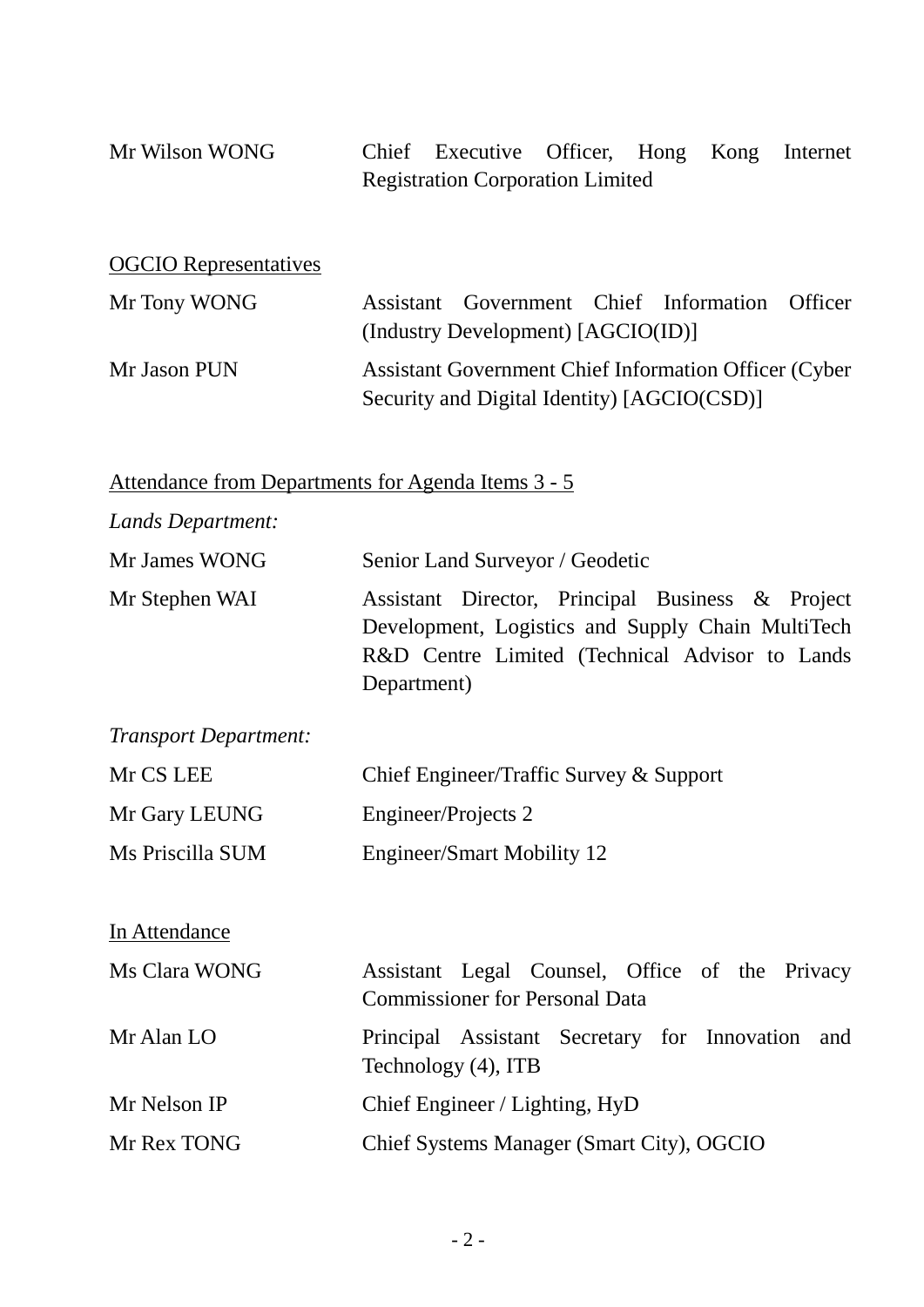| Ms Sue KO      | Systems Manager (Security)13, OGCIO         |
|----------------|---------------------------------------------|
| Ms Peggy POON  | Systems Manager (Smart City)2, OGCIO        |
|                |                                             |
| Secretary      |                                             |
| Mr Dantes TANG | Senior Systems Manager (Smart City)2, OGCIO |
|                |                                             |

### **Discussion:**

### **Opening Remarks**

Convenor welcomed all Members to the second meeting of the Multifunctional Smart Lampposts Technical Advisory Ad Hoc Committee, particularly Mr Vincent CHAN who was unable to attend the first meeting. He also thanked the representatives from Lands Department and Transport Department to join the meeting and present their smart lamppost applications to Members.

### **Minutes of the Last Meeting**

2. The minutes of the 1st meeting held on 12 August 2019 were circulated to Members for comment and confirmation. It was then uploaded to the thematic webpage on OGCIO website for public reference on 26 August 2019.

### **Update on Recent Development**

3. AGCIO(ID) briefed Members the recent development regarding the public procession at Kwun Tong on 24 August which had caused all 20 smart lampposts at Sheung Yuet Road in varying degrees of damage.

4. AGCIO(ID) reported that while public lighting services were resumed on 27 August, all data network and power supply supporting the smart devices and equipment were disabled. As a result, only some of the passive devices, such as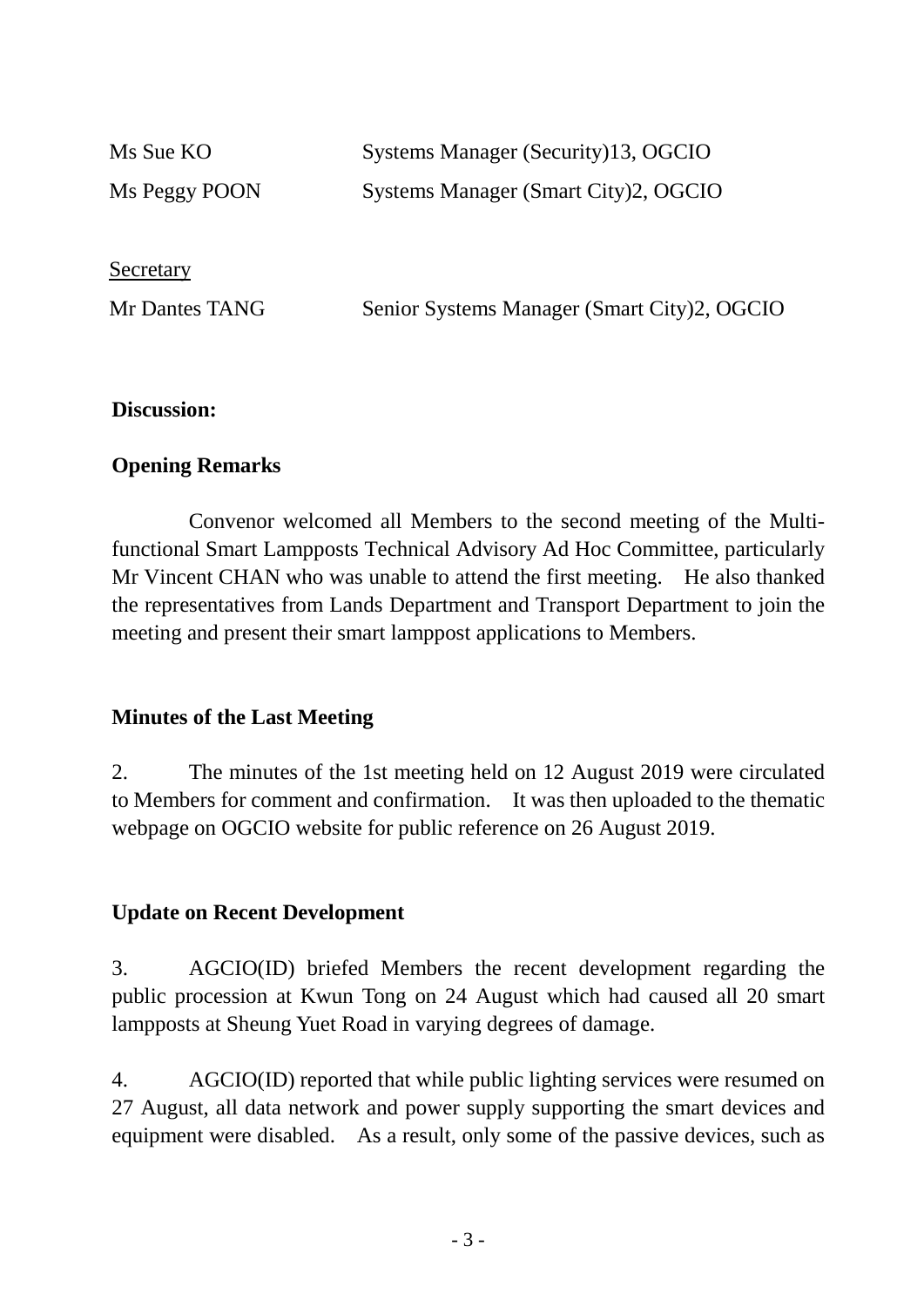those positioning tags, were still in operation. In the light of public concern, all the damaged devices would not be reinstated before completion of the work of this Committee. Members advised that the device and function list published on the Public Sector Information (PSI) Portal (data.gov.hk) should be updated to reflect the latest status.

# *(Post Meeting Note: The function list on the PSI Portal was updated accordingly.)*

# **Briefing on Smart Lamppost Applications (Part 1)**

5. Convenor informed Members that four smart lamppost applications were arranged for discussion in this meeting while other applications would be covered in the following meeting.

6. Mr James WONG representing the Lands Department briefed Members on the Radio Frequency Identification (RFID) tags installed in the smart lampposts to transmit information, such as the lamppost number and location details. The technical specifications of the RFID tags were also presented to Members for information. One potential usage of the RFID tags was to provide navigation services for visually impaired persons with special designed smart blind canes. Subject to the capability of the RFID readers of users (e.g. the smart blind canes), location information could be transmitted from the RFID tags at a range up to 10 metres. Mr James WONG emphasised that the RFID tag was a passive device for broadcasting location related information with no capability of collecting data. Mr James WONG also highlighted that the operation frequency of the RFID tags was 920-925 MHz and the user's reader ID could not be recorded.

7. Mr CS LEE representing the Transport Department (TD) briefed Members about three applications for traffic monitoring, including Automatic License Plate Recognition (ALPR), Bluetooth Detector and Traffic Snapshot Images, and their respective security and privacy protection measures.

8. The ALPR application was aimed at collecting car plate numbers for vehicle classification survey, which could ensure accurate classification results even for vehicles of similar shape / size such as private car & taxi, private light bus & public light bus, non-franchised bus & single deck franchised bus, for annual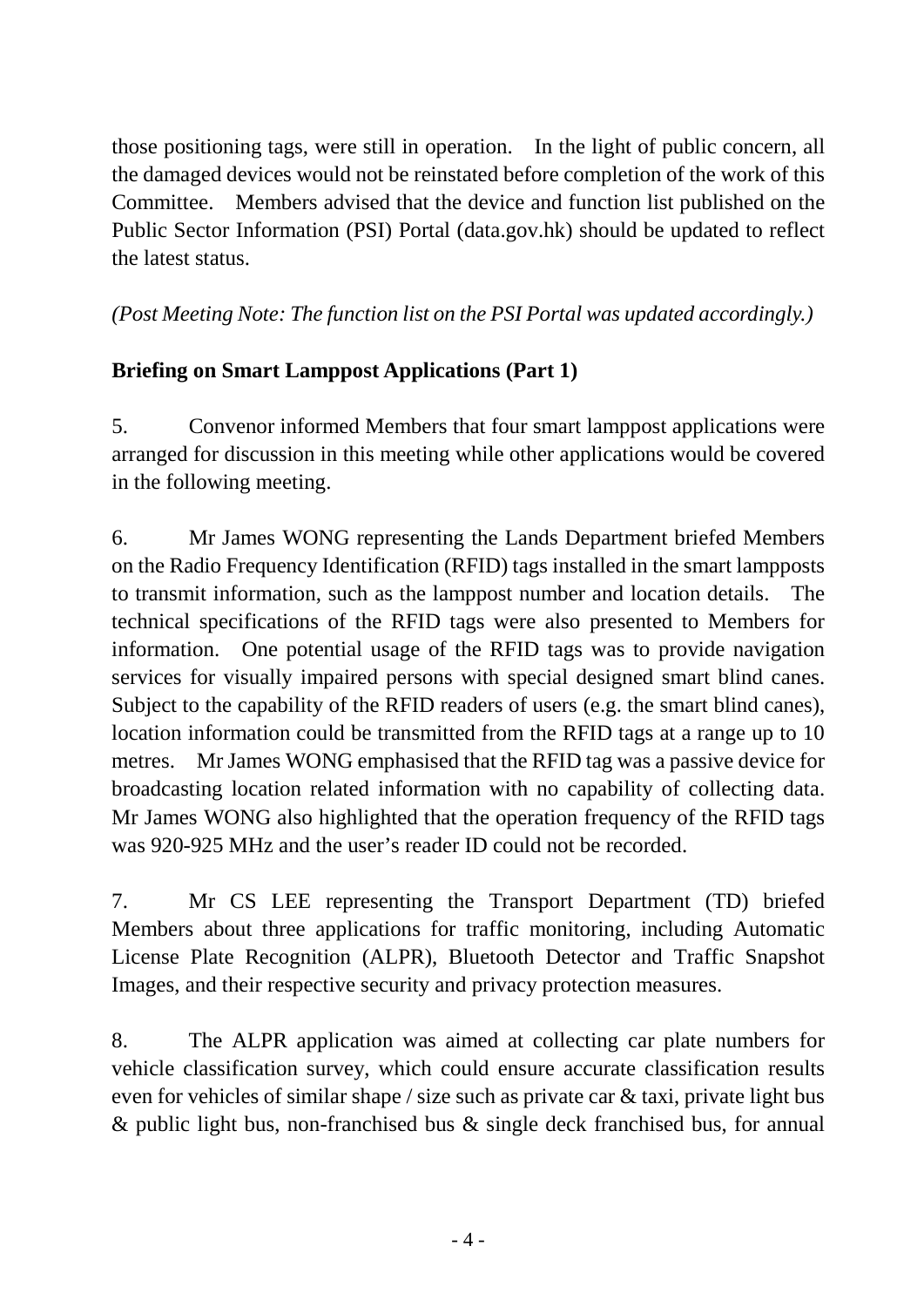traffic census and transport planning purposes. The collected car plate numbers would be hashed by the edge computer within the smart lampposts, and would be erased after transmitting to TD's backend system through dedicated and encrypted network connection. TD would compare the hashed car plate numbers with a set of hashed vehicle classification data from their backend system and erase the collected data immediately after the matching and statistic compilation. No visual images of license plate numbers or drivers would be collected by the application. Mr CS LEE highlighted that the Privacy Impact Assessment for the ALPR application had been conducted and no personal privacy issue was identified. Due to public concern, the ALPR application was not activated in the smart lampposts.

9. The Bluetooth Detector was aimed at estimating average journey time and vehicular speed by comparing partial Media Access Control (MAC) addresses (i.e. 6 out of 12 hexadecimal digits) associated with Bluetooth devices in the passing vehicles at different locations. Generally, Bluetooth Detectors would be installed at particular locations of a road section (e.g. starting and destination points). Data collected would be transmitted to TD's backend system through dedicated and encrypted network connection. Data matching with specific algorithms would be carried out at TD's backend system. By analysing available data samples (of Bluetooth devices passing two points), the system would be able to illustrate the general traffic situation with estimated average journey time and vehicular speed between two locations during a particular time. Irrelevant Bluetooth signals, such as the signals from immobile Bluetooth beacons of the smart lampposts or signals from pedestrians moving in different directions, would be filtered out to minimise discrepancies in calculation. Mr CS LEE highlighted that only partial MAC addresses would be collected and no visual images would be captured, and all data would be erased after the analysis. No personal privacy issue was identified in the Privacy Impact Assessment. Due to public concern, the Bluetooth Detector was not activated in the smart lampposts.

10. The Traffic Snapshot Images would provide low resolution photo images for the general public to view the latest traffic condition at a specific road section. Cameras would aim at the carriageway and only capture low resolution images of 320 x 240 pixels. The edge computer in the smart lampposts would overlay the logo of TD, camera ID, capture date, time and location on the images which would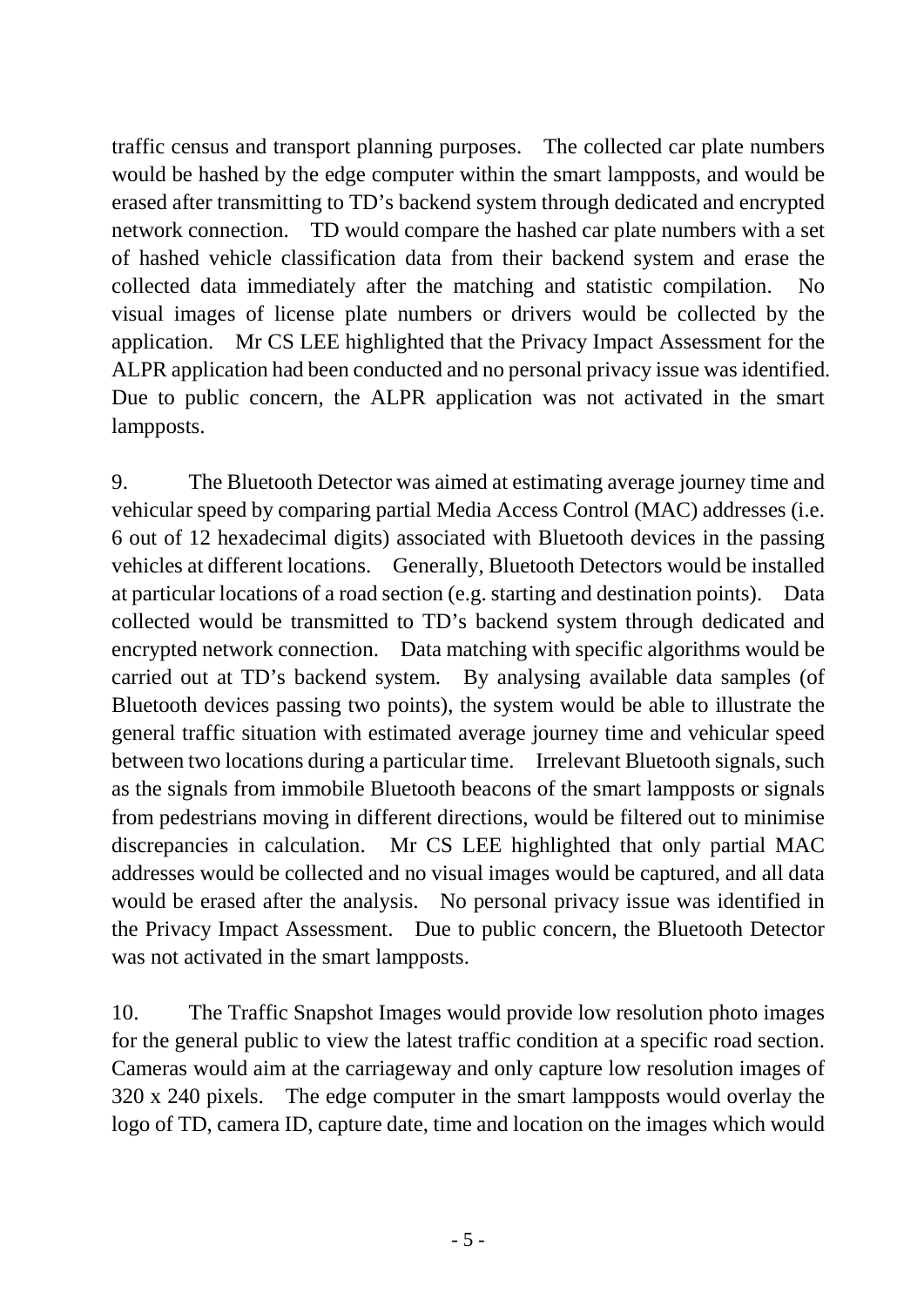then be transmitted to TD's backend system and disseminated to the public every two minutes via TD's website [\(www.td.gov.hk\)](http://www.td.gov.hk/) and mobile application (HKeMobility), as well as the PSI Portal as open data. Such data would be erased from the edge computer in the smart lampposts and TD's backend system immediately after dissemination. No personal privacy issue was identified in the Privacy Impact Assessment. Currently, two smart lampposts were installed with cameras to provide the traffic snapshot images to the general public.

# **Views/Comments from Members**

11. Having more in-depth understanding on the purposes, technical details as well as the security and privacy protection measures of the four applications on the smart lampposts, Members expressed their views and suggestions as follows:

# RFID Tag

- Members noted that the tag is a passive device with no capability of collecting data and there is no privacy concern;
- wider promotion to the general public is recommended, in particular to clear the misconception and confusion of the public with other radio frequency reader devices;

# ALPR

- more transparency on use of data and workflow documentation to ensure the hashed car plate number could not be used for purposes other than car type survey, given that original value of the hashed car plate numbers could theoretically be reverted;
- explore alternative technologies, such as radar, to identify car type for the vehicle classification survey without the need to capture car plate numbers, which is sensitive in nature;

# Bluetooth Detector

wider promotion to the general public with use cases of other major cities, on the use of Bluetooth Detector as a commonly adopted technology to measure real-time traffic situation;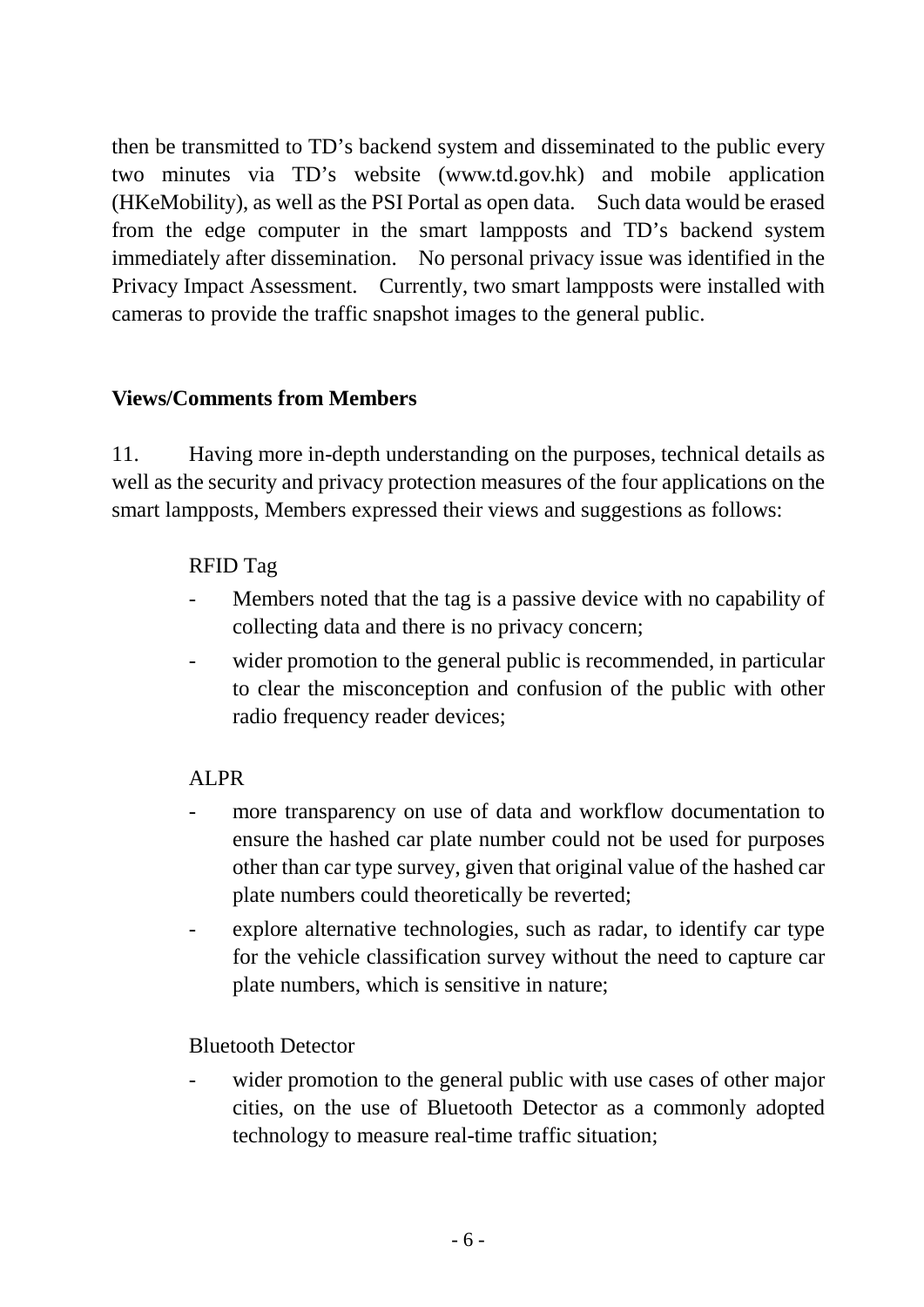explore alternative technologies, such as radar, to achieve the purpose without the need to detect and capture data of Bluetooth devices, which is sensitive in nature, as there may be privacy concern on collection of Bluetooth MAC addresses (even partially) particularly for the fear of being used for law enforcement action (e.g. speeding prosecution);

Traffic Snapshot Image

more transparency on the scope  $\&$  functional requirements / technical specifications of the cameras, the data collection workflow documentation, and devising checking mechanism to ensure only low resolution images would be collected from the cameras and delivered to the user department;

General Recommendations

- need to fully comply with Personal Data (Privacy) Ordinance and with transparency, including opening up the scope of work of the Security Risk Assessment and Audit and Privacy Impact Assessment exercises for public reference;
- make available the scope  $\&$  functional requirements / technical specifications of the devices on smart lampposts to the public for general reference, and with Chinese translation to further improve transparency;
- consider the level of details to be disclosed to avoid exposing security threats to the devices and applications concerned;
- make the change management procedures of devices and applications on smart lampposts fully transparent and consider ways to engage public participation/monitoring; and
- wider promotion on the purposes and technical details of the smart lamppost devices and applications with simple language (in Chinese) and easy to reference materials, for example use cases in other cities, data collection and operational workflows, diagrams, short Q&As, larger poster with QR code on the lamppost body linking to short video/animation to illustrate the security and privacy protection measures, etc.